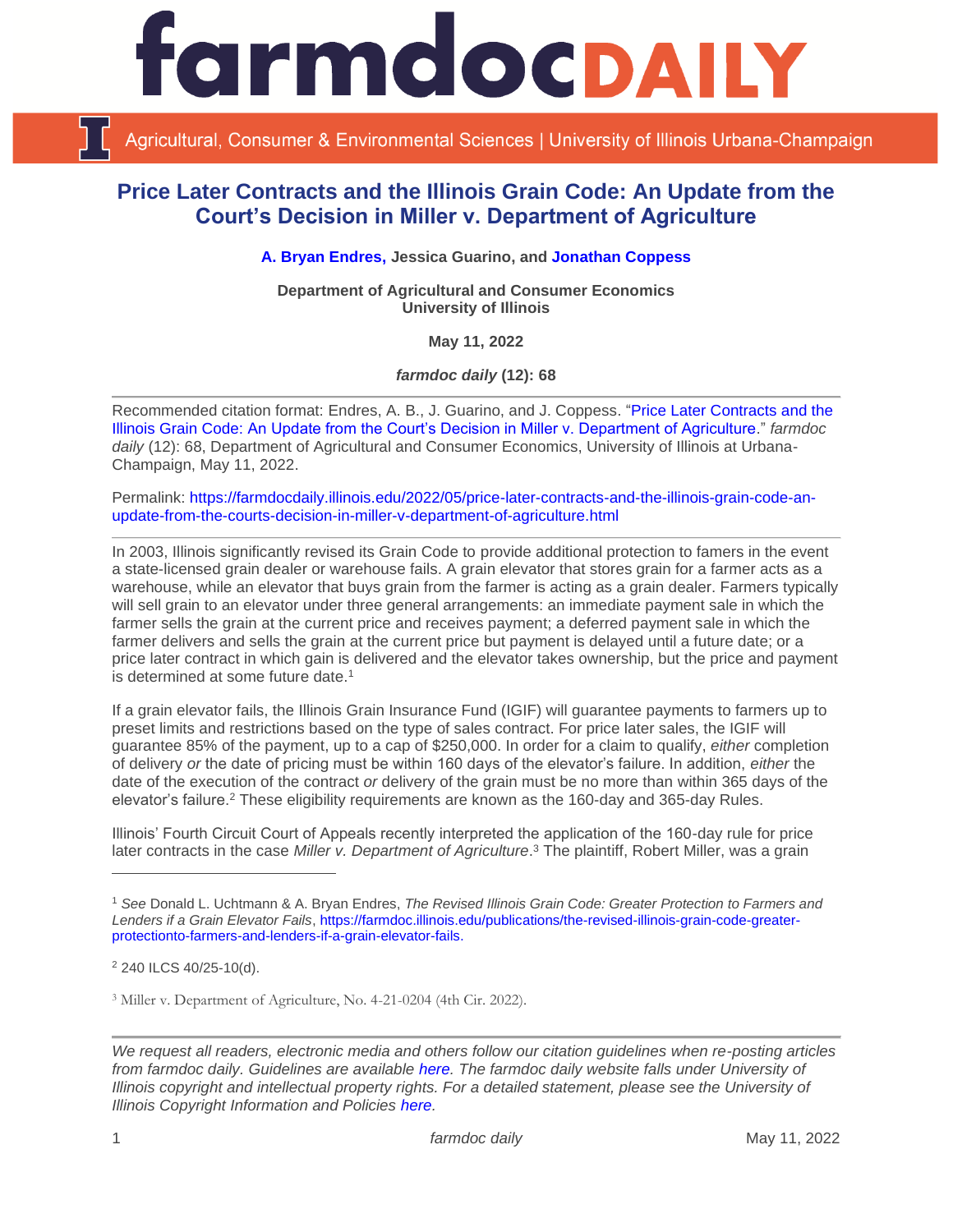producer who applied for reimbursement from the IGIF after the failure of SGI Agri-Marketing, LLC, an Illinois-licensed grain dealer.<sup>1</sup> Though Miller entered multiple price later contracts with SGI, at issue was Price Later Contact 215, which was fully executed on March 15, 2016.<sup>2</sup> On Contract 215, a box was checked "showing the grain was delivered between the handwritten dates of September 25, 2015, and January 26, 2016." The basis by which the contract identified the sale price of the grain was for the contract price of July 2016 futures at the Chicago Board of Trade to be set on any business day between the date of the contract and June 25, 2016. On May 18, 2016, SGI sent pricing and purchase confirmation for about 15,000 bushels of grain, which Miller signed on June 6, 2016. On November 1, 2016, the Department determined SGI failed its contractual obligations and Miller received a letter from The Department's Bureau of Warehouses notifying him of SGI's failure on November 16, 2016. A graphic of the timeline is below.



Miller filed a claim for reimbursement from the Grain Insurance Fund on November 22, 2016, which ultimately was denied. The Fourth Circuit Court of Appeals reversed the trial court's order denying Miller's claim for compensation, holding that the lower court erroneously interpreted portions of the Grain Code.<sup>3</sup> Primarily, the Fourth Circuit addressed Section 10-15(e) of the Grain Code and whether its language sets a pricing date as a matter of law when the parties do not enter a price later contract within 30 days of grain delivery.<sup>4</sup>

Section 10-15(e) of the Grain Code provides, in relevant part:

[I]f a price later contract is not signed by all parties within 30 days of the last date of delivery of grain intended to be sold by price later contract, then the grain intended to be sold by price later contract shall be priced on the next business day after 30 days from the last date of delivery of grain intended to be sold by price later contract at the market price of the grain at the close of the next business day after the 29th day. When the grain is priced under this subsection, the grain dealer shall send notice to the seller of the grain within 10 days.<sup>5</sup>

- 2 *Id.*
- 3 *Id.* at 1.
- 4 *Id*.
- 5 *Id.* at 4-5.

<sup>1</sup> *Id.* at 2-3.